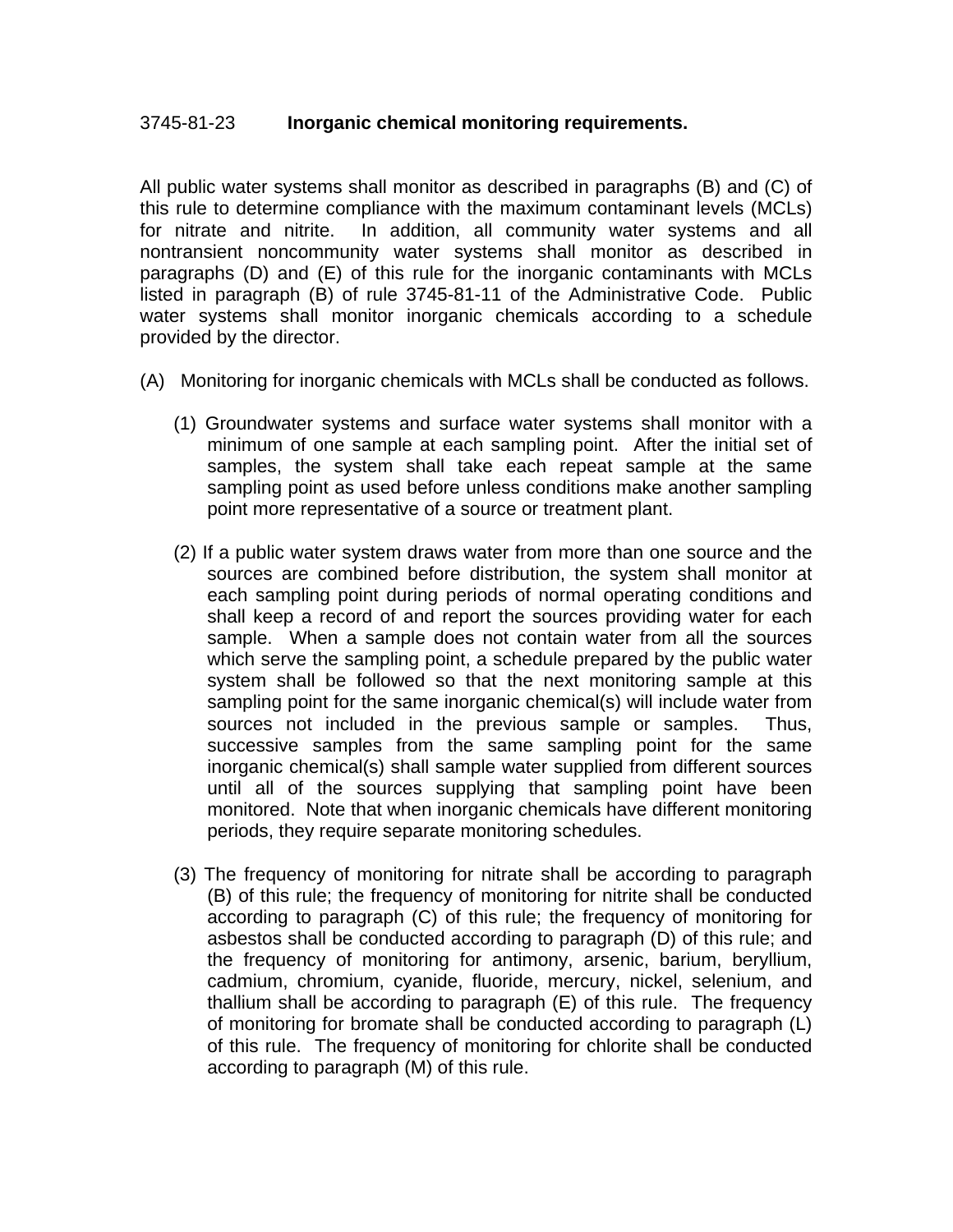- (B) All public water systems shall monitor to determine compliance with the MCL for nitrate in rule 3745-81-11 of the Administrative Code.
	- (1) All public water systems which are groundwater systems shall monitor for nitrate annually.
	- (2) All public water systems which are surface water systems shall monitor for nitrate monthly.
	- (3) The repeat monitoring frequency for nitrate for public groundwater systems shall be quarterly for at least one year following any one sample in which the concentration is at least fifty per cent of the MCL. The director may reduce the monitoring frequency of a groundwater system to annually after four consecutive quarterly samples are less than eighty per cent of the MCL. If a groundwater system consistently operates less than four quarters per year, then the director may reduce the monitoring frequency to annually after samples collected during each of the system's operating quarters are less than eighty per cent of the MCL.
	- (4) After the initial round of quarterly repeat monitoring for nitrate is completed, each groundwater system which is monitoring annually shall take subsequent samples during the quarter(s) which previously resulted in the highest analytical result.
- (C) All public water systems shall monitor to determine compliance with the maximum contaminant level for nitrite in rule 3745-81-11 of the Administrative Code.
	- (1) All public water systems shall monitor initially for nitrite with one sample at each sampling point.
	- (2) After the initial sample, public water systems where an analytical result for nitrite is less than fifty per cent of the MCL shall monitor at the frequency specified by the director.
	- (3) The repeat monitoring frequency for nitrite for public water systems shall be quarterly for at least one year following any one sample in which the concentration is at least fifty per cent of the MCL. The director may reduce the monitoring frequency to annually after a determination that the nitrite concentration for a public water system is less than eighty per cent of the MCL. If a groundwater system consistently operates less than four quarters per year, then the director may reduce the monitoring frequency to annually after samples collected during each of the public water system's operating quarters are less than eighty per cent of the MCL.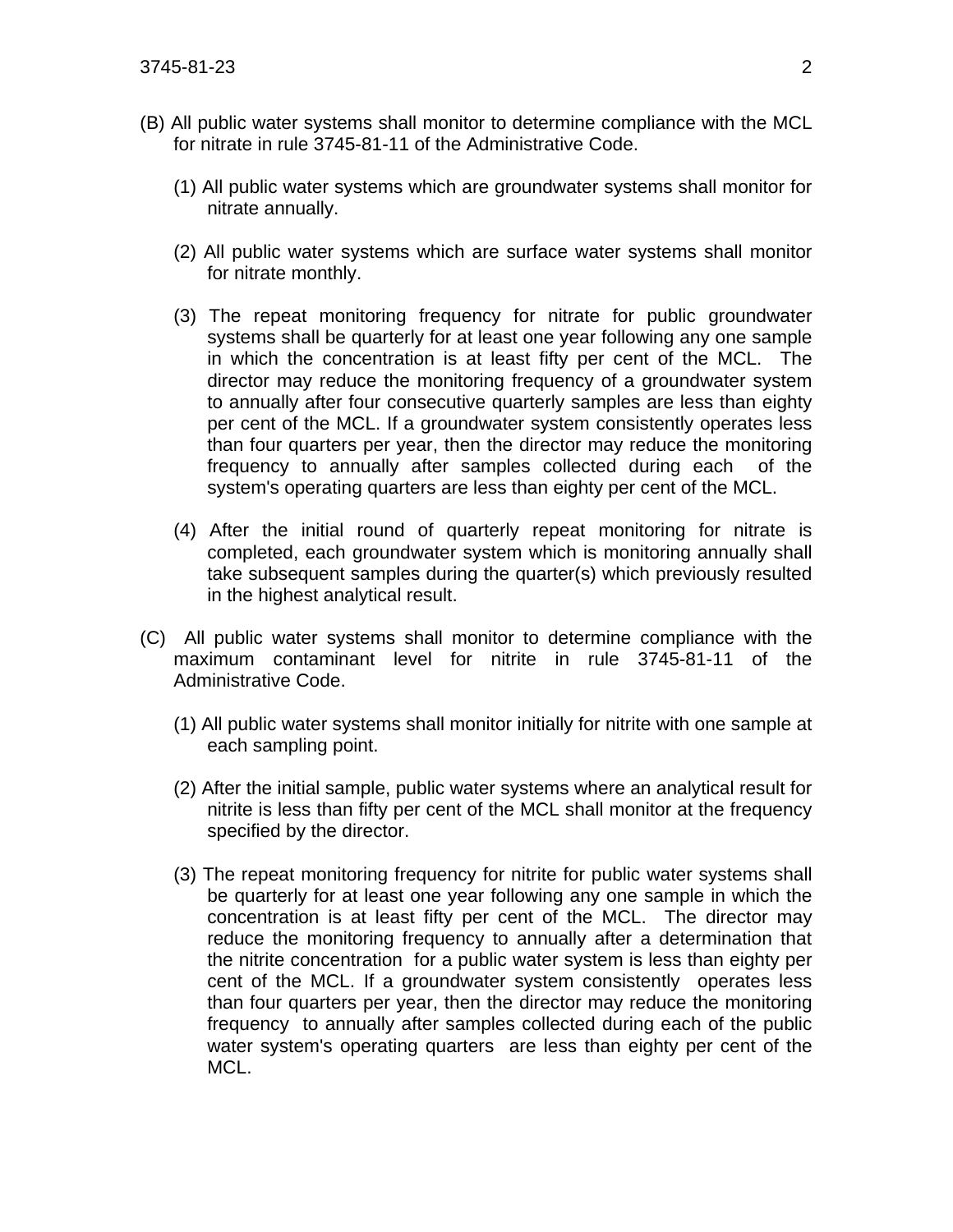- (4) After the initial round of quarterly repeat monitoring for nitrite is completed, each public water system which is monitoring annually shall take each subsequent sample during the quarter(s) which previously resulted in the highest analytical result.
- (D) The frequency of monitoring conducted by community water systems and nontransient noncommunity water systems to determine compliance with the MCL for asbestos specified in rule 3745-81-11 of the Administrative Code shall be as follows:
	- (1) Each community and nontransient noncommunity water system shall monitor for asbestos during the first three-year compliance period for each nine-year compliance cycle, except when a waiver is granted.
	- (2) A public water system vulnerable to asbestos contamination due solely to corrosion of asbestos-cement pipe shall take one sample at a tap served by asbestos-cement pipe and under conditions where asbestos contamination is most likely to occur.
	- (3) A public water system vulnerable to asbestos contamination due solely to source water shall monitor in accordance with the provisions of paragraph (A) of this rule.
	- (4) A public water system vulnerable to asbestos contamination due both to its source water supply and corrosion of asbestos-cement pipe shall take one sample at a tap served by asbestos-cement pipe and under conditions where asbestos contamination is most likely to occur.
	- (5) A public water system which exceeds eighty per cent of the MCL for asbestos as determined in paragraph (H) of this rule shall monitor quarterly beginning in the next quarter after the violation occurred.
	- (6) The director may decrease the quarterly monitoring requirement for asbestos to the frequency specified in paragraph (D)(1) of this rule provided the director has determined that the asbestos concentration for a public water system does not exceed eighty per cent of the MCL. In no case can the director make this determination unless a groundwater system takes a minimum of two quarterly samples or a surface water system takes a minimum of four quarterly samples.
- (E) The frequency of monitoring conducted by community water systems and nontransient noncommunity water systems for antimony, arsenic, barium, beryllium, cadmium, chromium, cyanide, fluoride, mercury, nickel, selenium, and thallium to determine compliance with the MCLs in rule 3745-81-11 of the Administrative Code shall be as follows: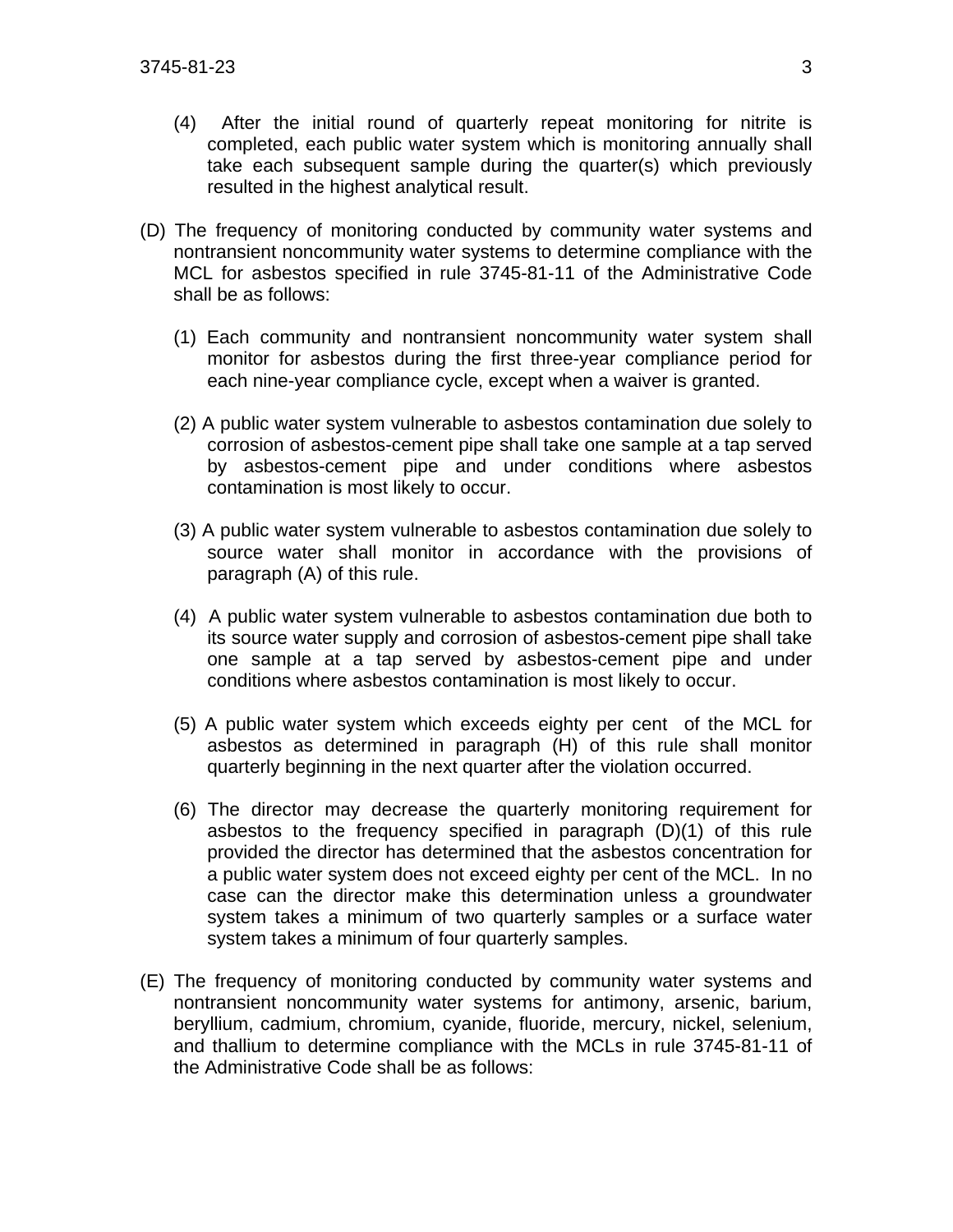- (1) Ground water systems shall take and analyze one sample at each sampling point during each compliance period. Surface water systems shall take and analyze one sample annually at each sampling point.
- (2) Arsenic sampling results shall be reported to the nearest 0.001 mg/L.
- (3) The director may grant a waiver from the monitoring frequencies specified in paragraph (E)(1) of this rule for all of the contaminants listed in paragraph (E) of this rule except fluoride; no waivers shall be granted for fluoride. Waivers for cyanide monitoring may be granted only when the director determines that the public water system is not vulnerable due to any industrial source of cyanide.
- (4) Waivers granted under this rule shall require that the public water system monitor with at least one sample while the waiver is in effect. The term during which a waiver is in effect shall not exceed one compliance cycle (i.e., nine years).
- (5) Waivers may be granted under this rule only to surface water systems which have monitored annually for at least three years and to groundwater systems which have conducted at least three rounds of monitoring, with at least one monitoring using samples taken after January 1, 1990. Both surface and groundwater systems shall demonstrate that all previous analytical results were less than the MCLs. New public water systems that use a new water source are not eligible for a waiver until three rounds of monitoring of water from the new source have been completed.
- (6) In determining the appropriate reduced monitoring frequency, the director shall consider:
	- (a) Reported concentrations from all previous monitoring;
	- (b) The degree of variation in reported concentrations; and
	- (c) Other factors which may affect contaminant concentrations such as changes in groundwater pumping rates, changes in the system's configuration, changes in the system's operating procedures, or changes in stream flows or characteristics.
- (7) A decision by the director to grant a waiver shall be made in writing and shall set forth the basis for the determination. The director shall review, and, where appropriate, revise the director's determination of the appropriate monitoring frequency when the system submits new monitoring data or when other data relevant to the system's appropriate monitoring frequency become available.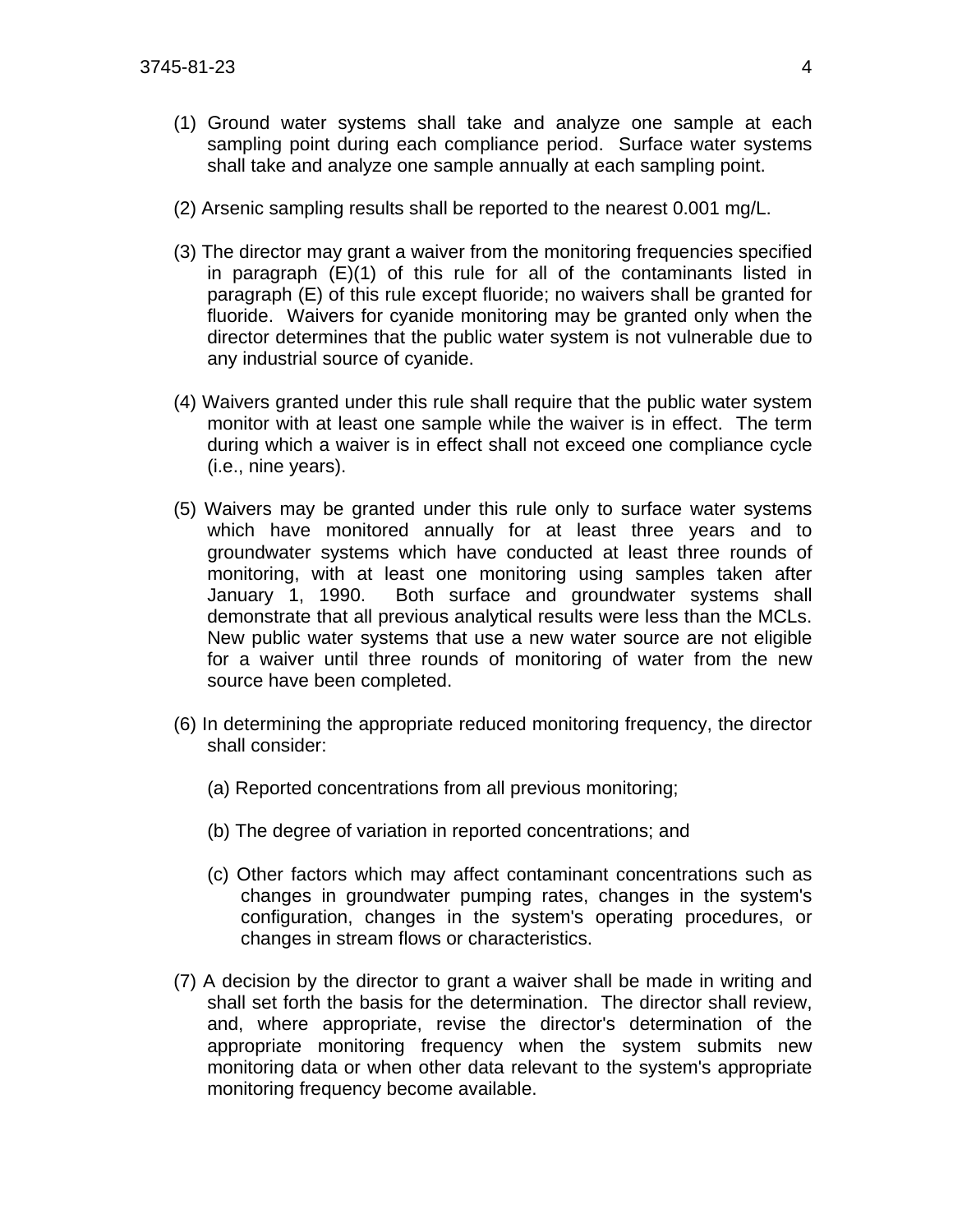- (8) A public water system, which exceeds eighty per cent of a MCL as calculated in paragraph (H) of this rule, shall monitor quarterly for that contaminant beginning in the next quarter after the result was reported.
- (9) A public water system that uses a new source of water or begins operation shall monitor initially for each contaminant listed in paragraph (E) of this rule in the first quarter of the next calendar year after operation of the new source or public water system begins. New public water systems shall sample at each sampling point. Existing public water systems with a new source of water shall sample at the sampling point related to the new source.
- (10) If, during the initial sampling required in paragraph (E)(9) of this rule, the analytical result for any inorganic contaminant does not exceed eighty per cent of the MCL in rule 3745-81-11 of the Administrative Code, then the public water system shall monitor for that inorganic contaminant according to the frequency specified in paragraph (E)(1) of this rule, or at a frequency determined by the director.
- $(11)$  If, during the initial sampling required in paragraph  $(E)(9)$  of this rule, any contaminant is reported as a concentration above eighty per cent of the MCLs listed in rule 3745-81-11 of the Administrative Code, at any sampling point, the public water system shall monitor quarterly for that contaminant at that sampling point beginning in the next quarter after the result is reported.
- (12) The director may decrease the quarterly monitoring requirement for one or more inorganic contaminants to the frequency specified in paragraph (E)(1) of this rule, or to a frequency determined by the director, provided the director has determined that the system does not exceed eighty per cent of the MCL. In no case may the director make this determination unless a groundwater system takes a minimum of two quarterly samples and a surface water system takes a minimum of four quarterly samples. The director may also require additional data demonstrating consistency of treatment performance.
- (13) Monitoring for arsenic at nontransient noncommunity public water systems which have installed approved point-of-use or point-of-entry treatment devices for arsenic removal in accordance with rule 3745-81- 19 of the Administrative Code shall be conducted at sampling point(s) specified in a monitoring plan approval by the director and in accordance with a schedule provided by the director.
- (F) Confirmation samples: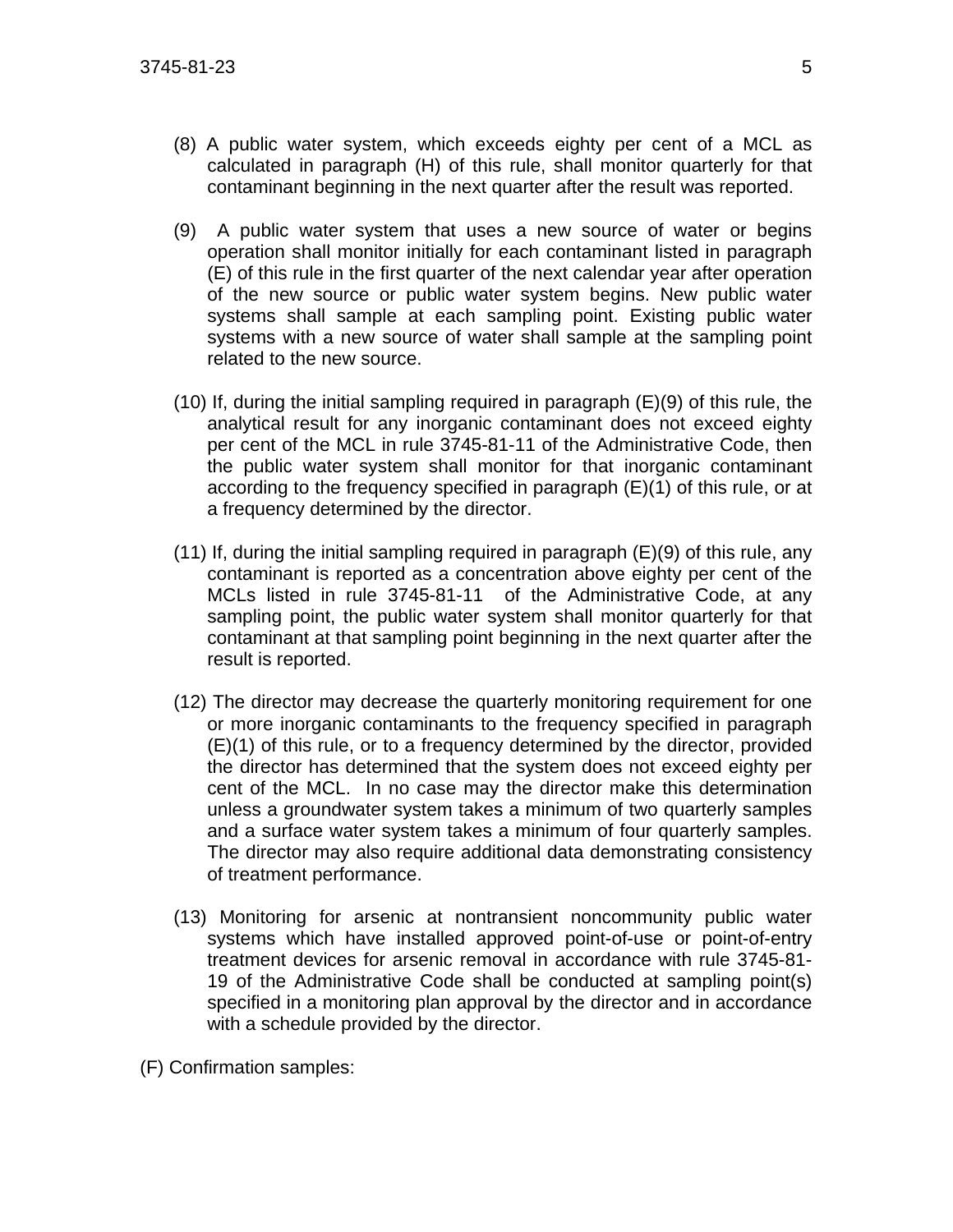- (1) Where nitrate or nitrite monitoring indicates an exceedance of the MCL, the director may require the public water system to monitor with a confirmation sample within twenty-four hours of the public water system's receipt of notification of the analytical results of the first sample. Public water systems unable to comply with the twenty-four hour sampling requirement shall immediately notify the consumers in the area served by the public water system in accordance with rule 3745-81-32 of the Administrative Code. Public water systems giving immediate notification shall monitor with a confirmation sample within two weeks of notification of the analytical results of the first sample.
- (2) Where the results of monitoring for antimony, arsenic, asbestos, barium, beryllium, cadmium, chromium, cyanide, fluoride, mercury, selenium, or thallium indicate an exceedance of a MCL, the director may require that a confirmation sample be collected at the same sampling point as soon as possible (but not to exceed two weeks) after notification of the initial monitoring result.
- (3) With confirmation samples required under paragraphs  $(F)(1)$  and  $(F)(2)$ of this rule, the results of analysis of the initial and confirmation samples shall be averaged. The resulting average shall be used to determine the water system's compliance in accordance with paragraph (H) of this rule.
- (4) If a public water system fails to collect the number of samples required in paragraph (F) of this rule, compliance (average concentration) will be based on the total number of samples collected.
- (G) The director may require more frequent monitoring than specified in paragraphs (B), (C), (D), and (E) of this rule or may require confirmation samples for positive and negative results at the director's discretion. The director has discretion to delete results of obvious sampling or analytical errors.
- (H) Compliance with rule 3745-81-11 if the Administrative Code shall be determined based on the analytical result(s) obtained at each sampling point.
	- (1) Compliance with the MCLs for nitrate and nitrite is determined based on one sample if the levels of these contaminants are below the MCLs. If the levels of nitrate and/or nitrite exceed the MCLs in the initial sample, and a confirmation sample is required in accordance with paragraph (F)(1) of this rule, compliance shall be determined based on the average of the initial and confirmation samples. Failure to take a confirmation sample will result in an MCL violation based on the level of the initial sample.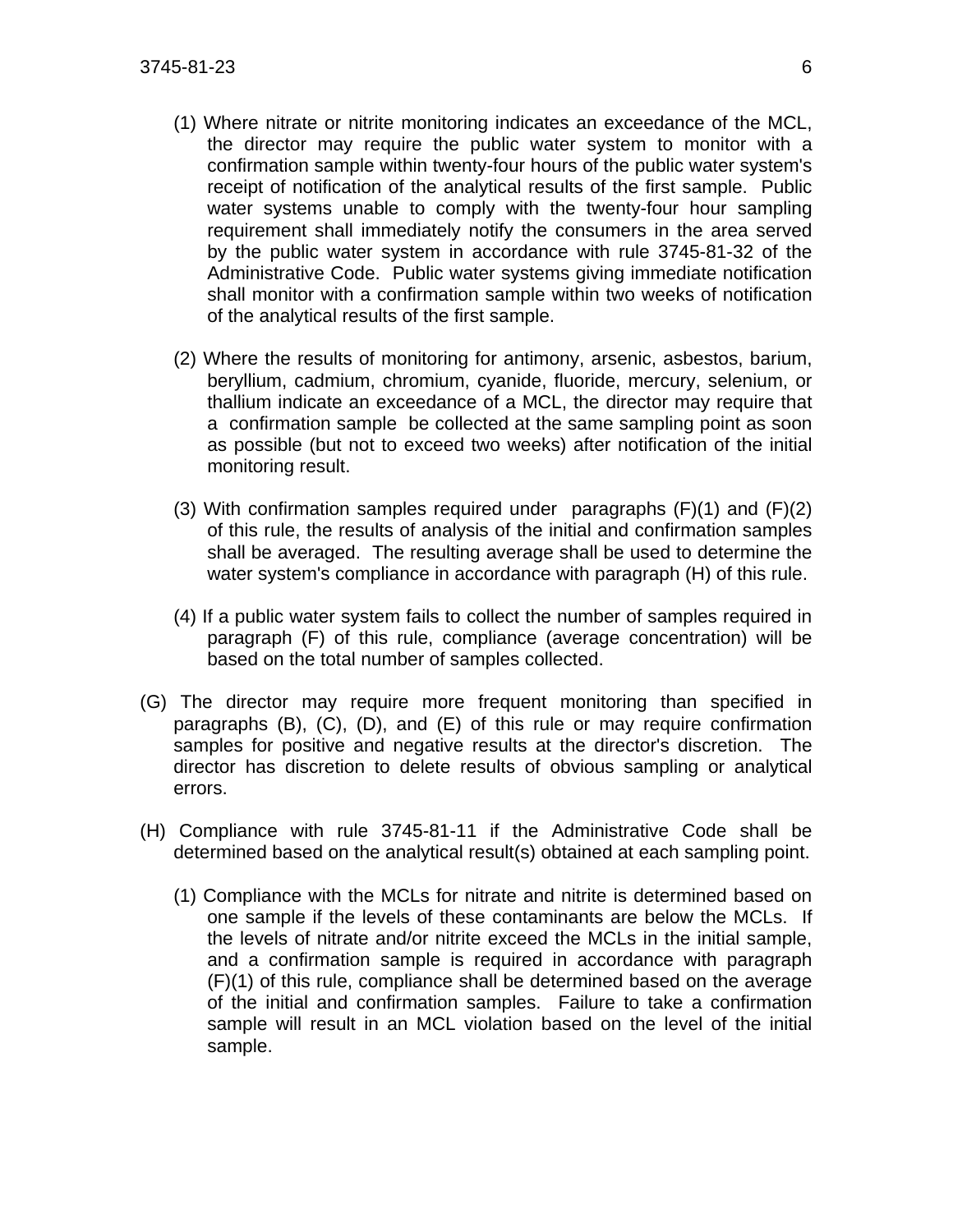(2) For public water systems which are conducting monitoring at a frequency greater than annual, compliance with the maximum contaminant levels for antimony, arsenic, asbestos, barium, beryllium, cadmium, chromium, cyanide, fluoride, mercury, selenium, and thallium is determined by a running annual average at each sampling point. The public water system will not be considered in violation of the MCL until it has completed one year of quarterly sampling. If, however, any one sample result would cause the running annual average to exceed the MCL, then the public water system is out of compliance immediately. If one sampling point is in violation of the MCL, the system is in violation of the MCL. If a public water system fails to collect the required number of samples, compliance with the MCL (average concentration) will be based on the total number of samples collected. Any sample result below the following method detection limit (MDL) shall be calculated as zero for the purpose of determining the running annual average.

|               | Method Detection Limits for Inorganic Contaminants |                          |                         |  |  |
|---------------|----------------------------------------------------|--------------------------|-------------------------|--|--|
| Contaminant   | <b>Analytical Method</b>                           | <b>Analytical Method</b> | Method                  |  |  |
|               | <b>Type</b>                                        | Number(s) $1$            | <b>Detection Limit</b>  |  |  |
|               |                                                    |                          | (Milligram/Liter)       |  |  |
|               |                                                    |                          |                         |  |  |
| Antimony      | AA, furnace                                        | 3113B                    | 0.003                   |  |  |
|               | AA, platform                                       | 200.9                    | $0.0008^{7}$            |  |  |
|               | AA, gaseous                                        | D-3697-92                | 0.001                   |  |  |
|               | hydride                                            |                          |                         |  |  |
|               | <b>ICP-MS</b>                                      | 200.8                    | 0.0004                  |  |  |
|               |                                                    |                          |                         |  |  |
| Arsenic       | AA, furnace                                        | 3113B                    | 0.001                   |  |  |
|               | AA, platform                                       | 200.9                    | $0.0005^2$              |  |  |
|               | stabilized temp                                    |                          |                         |  |  |
|               | AA, gaseous                                        | 3114 B                   | 0.001                   |  |  |
|               | hydride                                            |                          |                         |  |  |
|               | <b>ICP-MS</b>                                      | 200.8                    | $0.0014^{3}$            |  |  |
|               |                                                    |                          |                         |  |  |
| Asbestos      | Transmission                                       | 100.1                    | $0.01$ MFL <sup>4</sup> |  |  |
|               | electron                                           |                          |                         |  |  |
|               | microscopy                                         |                          |                         |  |  |
|               |                                                    |                          |                         |  |  |
| <b>Barium</b> | AA, furnace                                        | 3113B                    | 0.002                   |  |  |
|               | AA, direct                                         | 3111 D                   | 0.1                     |  |  |
|               | aspiration                                         |                          |                         |  |  |
|               | <b>ICP</b>                                         | 200.7, 3120 B            | 0.002(0.001)            |  |  |
|               | <b>ICP-MS</b>                                      | 200.8                    | 0.0008                  |  |  |

(3) Method detection limits for inorganic contaminants.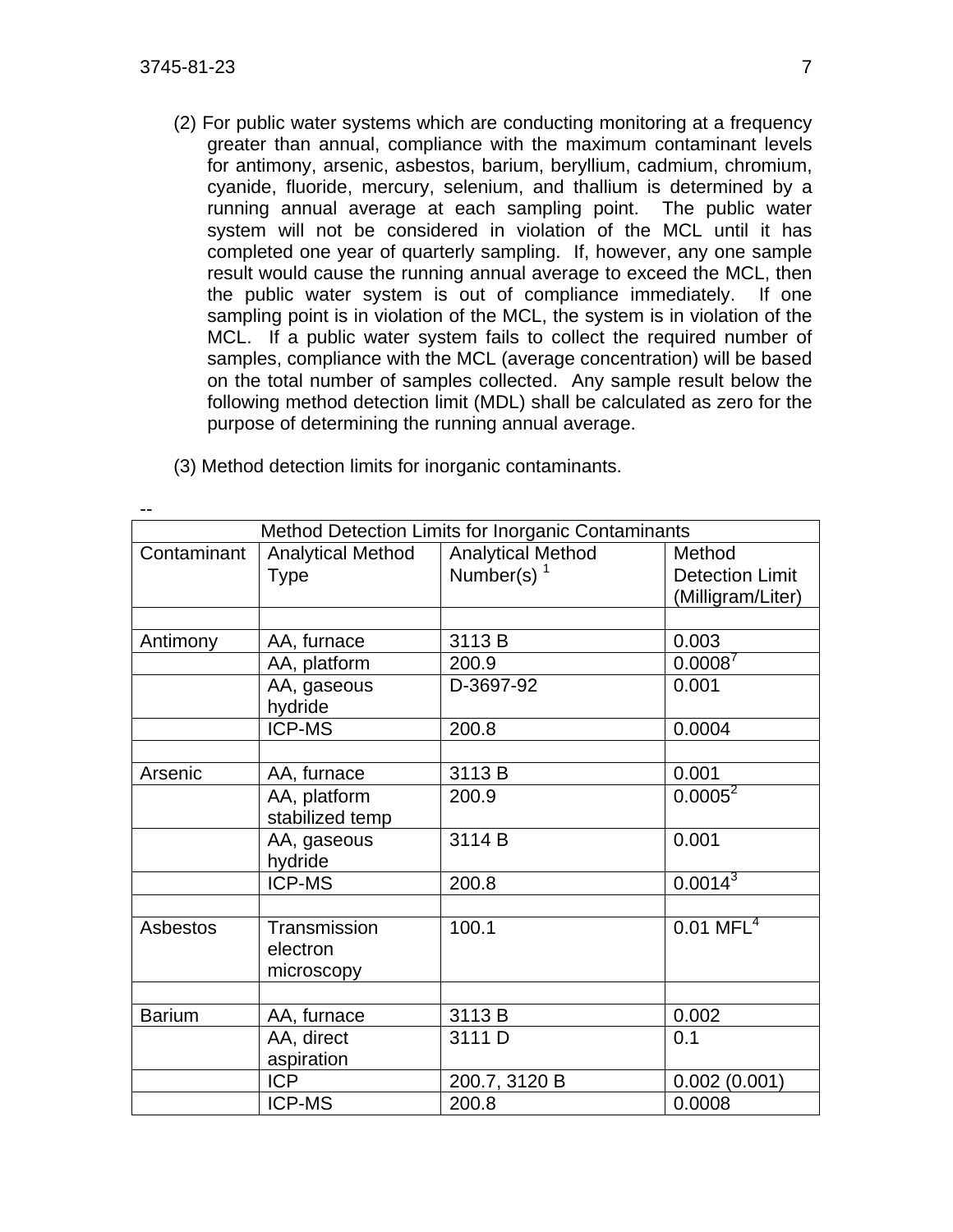| <b>Beryllium</b> | AA, furnace                                                        | 3113B                                                 | 0.0002       |
|------------------|--------------------------------------------------------------------|-------------------------------------------------------|--------------|
|                  | AA, platform                                                       | 200.9                                                 | 0.00002'     |
|                  | <b>ICP</b>                                                         | 200.7, 3120 B                                         | 0.0003       |
|                  | <b>ICP-MS</b>                                                      | 200.8                                                 | 0.0003       |
|                  |                                                                    |                                                       |              |
| Cadmium          | AA, furnace                                                        | 3113B                                                 | 0.0001       |
|                  | <b>ICP</b>                                                         | 200.7                                                 | 0.001        |
|                  | <b>ICP-MS</b>                                                      | 200.8                                                 | 0.0005       |
| Chromium         | AA, furnace                                                        | 3113B                                                 | 0.001        |
|                  | <b>ICP</b>                                                         | 200.7, 3120 B                                         | 0.007(0.001) |
|                  | <b>ICP-MS</b>                                                      | 200.8                                                 | 0.0009       |
|                  |                                                                    |                                                       |              |
| Cyanide          | <b>Distillation</b><br>spectrophotmetric <sup>5</sup>              | 4500-CN E                                             | 0.02         |
|                  | <b>Distillation</b><br>amenable,<br>spectrophotmetric <sup>6</sup> | 4500-CN G                                             | 0.02         |
|                  | <b>Distillation</b><br>automated,<br>spectrophotometric            | 335.4                                                 | 0.005        |
|                  | UV, distillation,<br>spectrophotometric                            | Kelada-01                                             | 0.0005       |
|                  |                                                                    |                                                       |              |
| Fluoride         | lon<br>chromatography                                              | 300.0, 300.1, 4110 B,<br>4110 B-00                    | 0.5          |
|                  | Manual electrode                                                   | 4500-F-C                                              | 0.5          |
|                  | Automated<br>electrode                                             | Technicon 380-75 WE                                   | 0.5          |
|                  |                                                                    |                                                       |              |
| Mercury          | Manual cold vapor                                                  | 245.1, 3112 B                                         | 0.0002       |
|                  | Automated cold<br>vapor                                            | 245.2                                                 | 0.0002       |
|                  |                                                                    |                                                       |              |
| <b>Nickel</b>    | AA, furnace                                                        | 3113                                                  | 0.001        |
|                  | AA, platform                                                       | 200.9                                                 | $0.0006^7$   |
|                  | <b>ICP</b>                                                         | $200.7^9$ ,<br>3120 B                                 | 0.005        |
|                  | <b>ICP-MS</b>                                                      | 200.8                                                 | 0.0005       |
| <b>Nitrate</b>   | lon<br>chromatography                                              | 300.0, 300.1, 4110 B,<br>4110 B-00, Waters B-<br>1011 | 0.01         |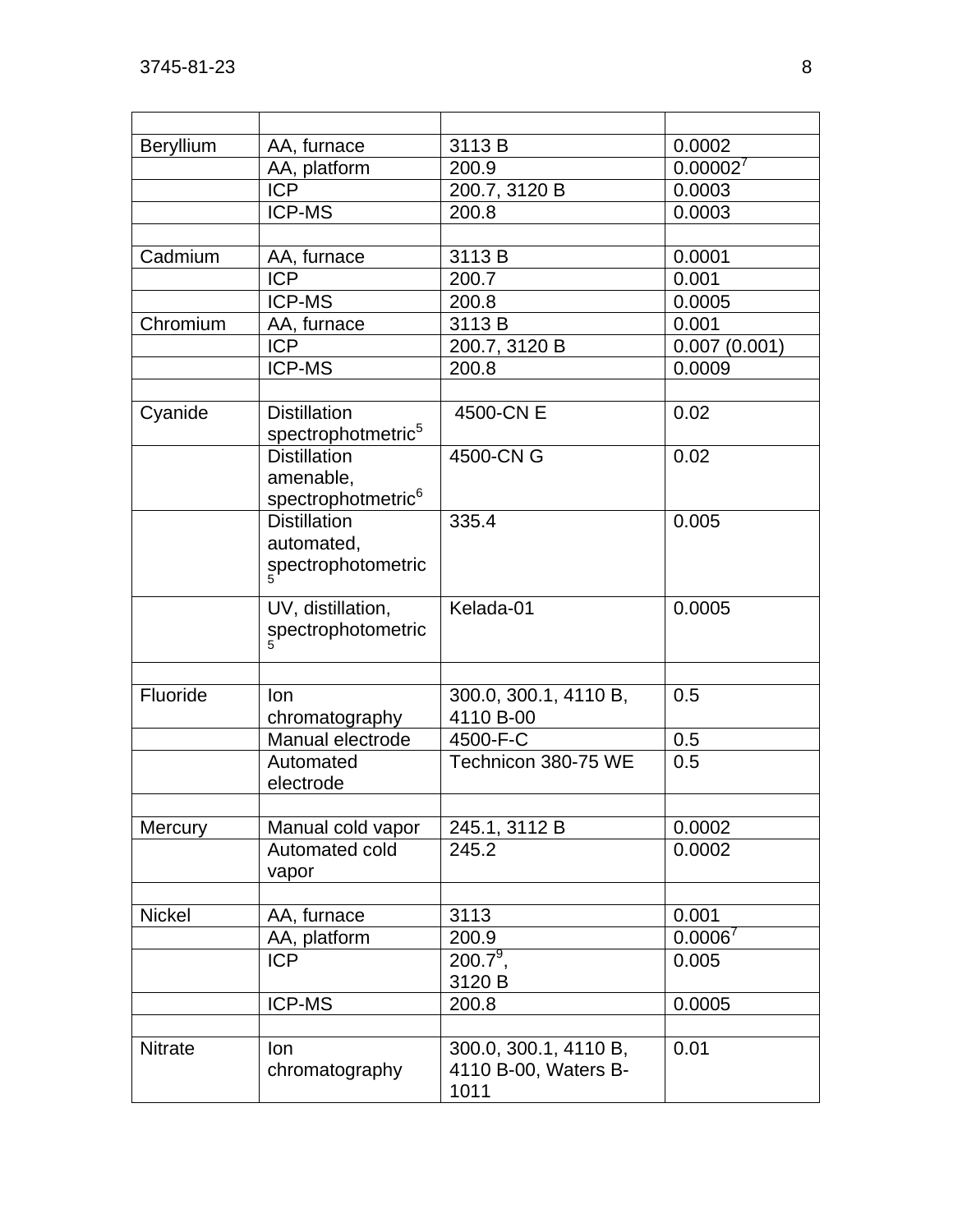|                | Automated          | 353.2, 4500-NO3-F,    | 0.05    |
|----------------|--------------------|-----------------------|---------|
|                | cadmium reduction  | 4500-NO3-F-00         |         |
|                | lon selective      | 4500-NO3-D, 4500-     | 0.25    |
|                | electrode          | NO3-D-00              |         |
|                | Manual cadmium     | 4500-NO3-E, 4500-     | 0.01    |
|                | reduction          | <b>NO3-E-00</b>       |         |
|                |                    |                       |         |
| <b>Nitrite</b> | lon                | 300.0, 300.1, 4110 B, | 0.004   |
|                | chromatography     | 4110 B-00, Waters B-  |         |
|                |                    | 1011                  |         |
|                | Automated          | 353.2, 4500-NO3-F,    | 0.05    |
|                | cadmium reduction  | 4500-NO3-F-00         |         |
|                | Spectrophotometric | 4500-NO2-B, 4500-     | 0.01    |
|                |                    | <b>NO2-B-00</b>       |         |
|                | Manual cadmium     | 4500-NO3-E, 4500-     | 0.01    |
|                | reduction          | <b>NO3-E-00</b>       |         |
|                |                    |                       |         |
| Selenium       | AA, furnace        | 3113 B                | 0.002   |
|                | AA, gaseous        | 3114 B                | 0.002   |
|                | hydride            |                       |         |
|                | <b>ICP-MS</b>      | 200.8                 | 0.0079  |
|                |                    |                       |         |
| Thallium       | AA, platform       | 200.9                 | 0.0007' |
|                | <b>ICP-MS</b>      | 200.8                 | 0.0003  |

<sup>1</sup> Analytical method numbers, names, and references are identified in paragraph (A) of rule 3745-81-27 of the Administrative Code. Type labels include AA for atomic absorption, ICP for inductively coupled plasma, and MS for mass spectrometry.

2 Using multiple depositions, EMSL94 method 200.9 is capable of obtaining a MDL of 0.0001 mg/L. Because MDLs reported in EPA Method 200.9 was determined using a 2X preconcentration step during sample digestion, MDLs determined when samples are analyzed by direct analysis (i.e., no sample digestion) will be higher. Using multiple depositions, EPA 200.9 is capable of obtaining MDL of 0.0001 mg/L.

 $3$  Using selective ion monitoring, EMSL94 method 200.8 (May 1994) is capable of obtaining a MDL of 0.0001 mg/L.

<sup>4</sup> MFL means "million fibers longer than ten micrometers per liter of water".

<sup>5</sup> Screening method for total cyanides.

<sup>6</sup> Measures "free" cyanides.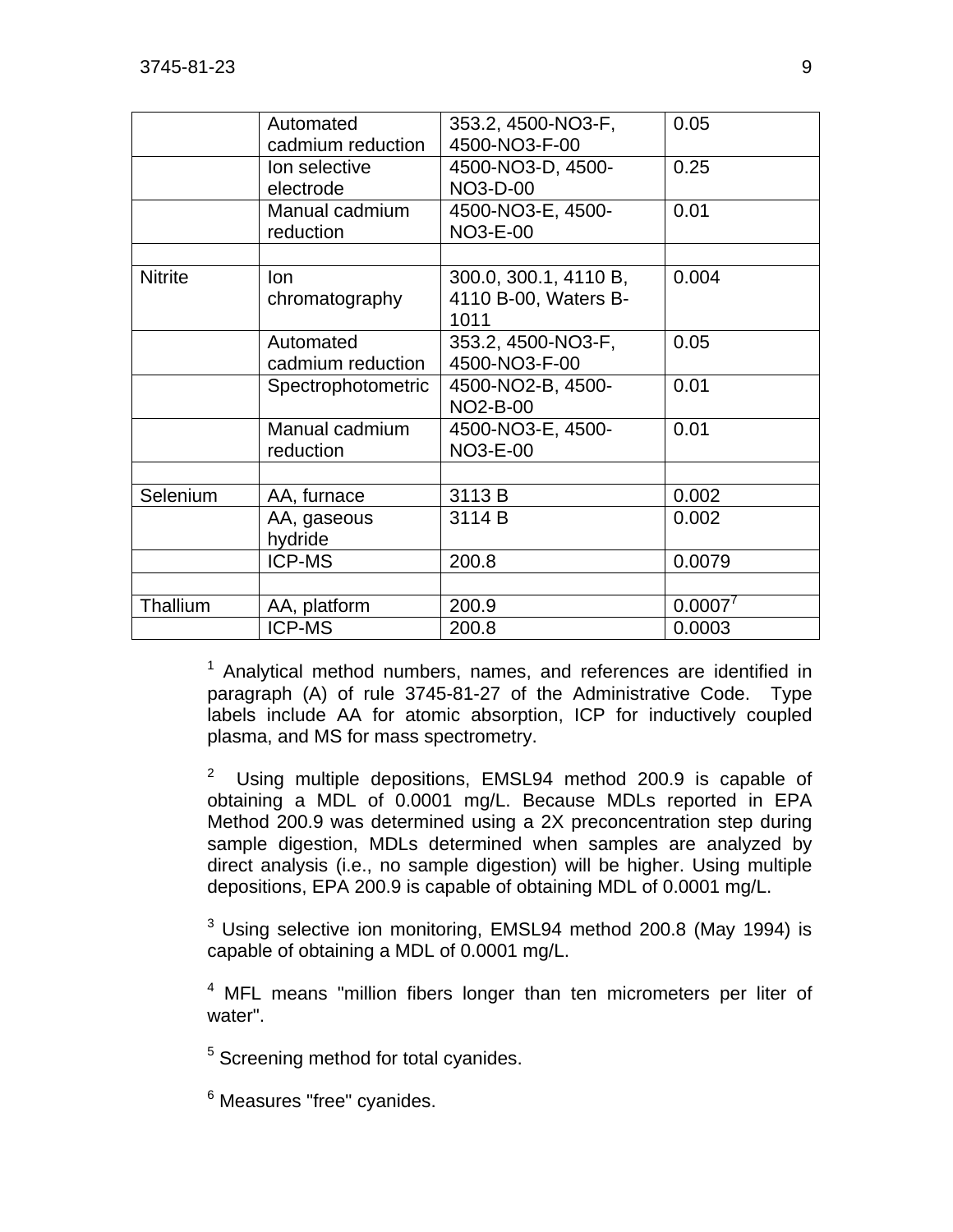$7$  Lower MDLs are reported using stabilized temperature graphite furnace atomic adsorption.

<sup>8</sup> Measures total cyanides when UV-digestor is used, and "free" cyanides when UV-digestor is bypassed.

 $9$  Using a 2X preconcentration setp as noted in Method 200.7. Lower MDLs may be achieved when using a 4X preconcentration.

(4)

- (a) For public water systems which are monitoring annually, or less frequently, for antimony, arsenic, asbestos, barium, beryllium, cadmium, chromium, cyanide, fluoride, mercury, selenium, or thallium, when the average of a sample collected pursuant to paragraph (E) of this rule and a confirmation sample exceeds eighty per cent of the MCL, the public water system shall begin quarterly sampling at that sampling point. If a confirmation sample was not collected the public water system shall begin quarterly monitoring based on the level of the initial sample.
- (b) If a public water system is monitoring annually, or less frequently, for antimony, arsenic, asbestos, barium, beryllium, cadmium, chromium, cyanide, fluoride, mercury, selenium, or thallium because of a reduction from quarterly monitoring granted by the director pursuant to paragraph (E)(12) of this rule, the public water system is not required to return to quarterly monitoring unless the sample result exceeds the MCL.
- (I) Each public water system shall monitor at the time designated by the director during each compliance period.
- (J) Sample collection for antimony, arsenic, asbestos, barium, beryllium, cadmium, chromium, cyanide, fluoride, mercury, nickel, nitrate, nitrite, selenium, and thallium under this rule shall be conducted using the sample preservation, container, and maximum holding time procedures specified in the following table:

| $ -$          |                           |                        |                       |
|---------------|---------------------------|------------------------|-----------------------|
| Contaminant   | Preservative <sup>1</sup> | Container <sup>2</sup> | $\mathsf{Time}^3$     |
|               |                           |                        |                       |
| Antimony      | $HNO3$ to pH <2           | P or G                 | 6 months              |
| Arsenic       | $HNO3$ to pH <2           | P or G                 | 6 months              |
| Asbestos      | Cool, $4^{\circ}c$        | P or G                 | 48 hours <sup>4</sup> |
| <b>Barium</b> | $HNO3$ to pH <2           | P or G                 | 6 months              |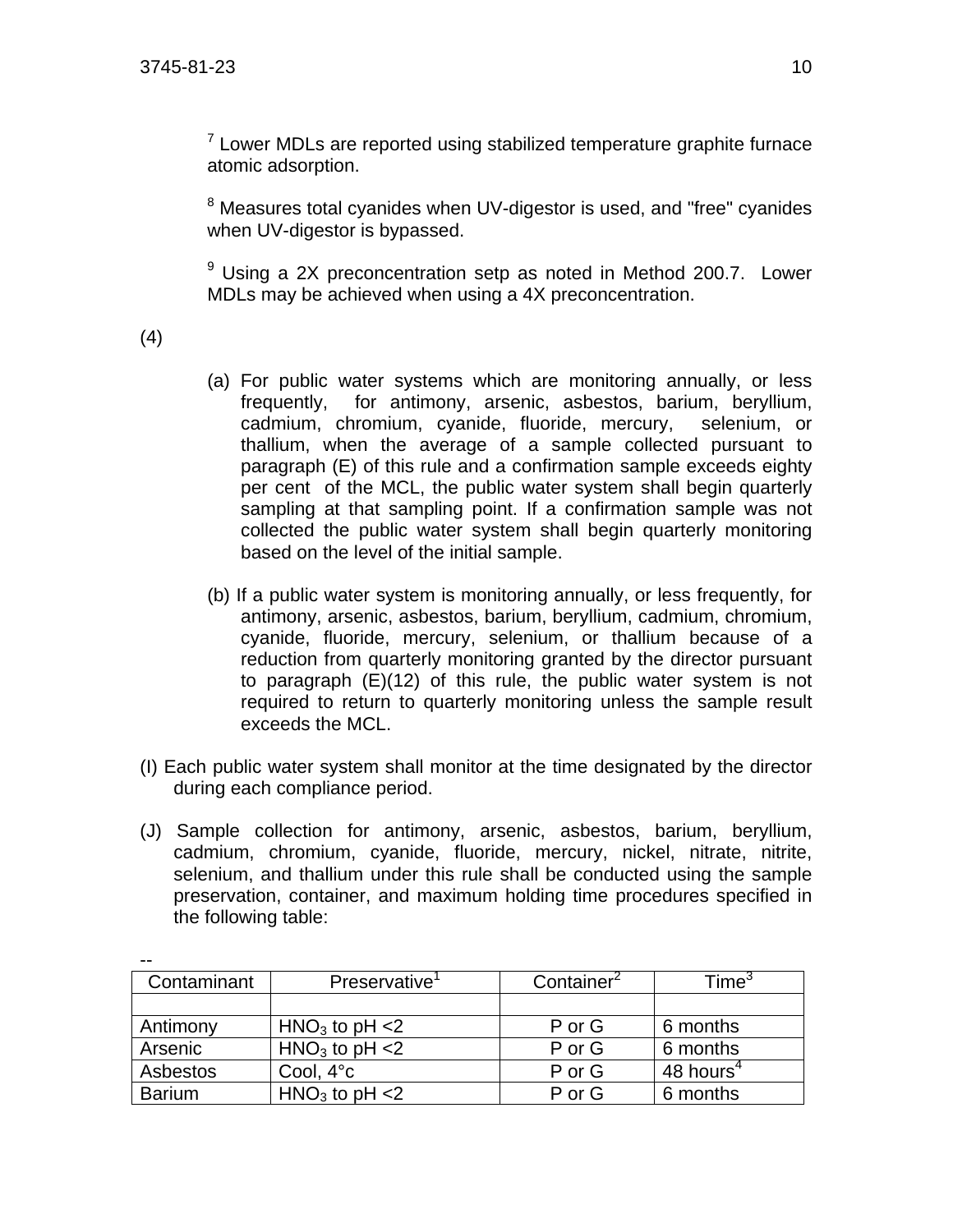| <b>Beryllium</b> | $HNO3$ to pH <2                            | P or G | 6 months              |
|------------------|--------------------------------------------|--------|-----------------------|
| Cadmium          | $HNO3$ to pH <2                            | P or G | 6 months              |
| Chromium         | $HNO3$ to pH <2                            | P or G | 6 months              |
| Cyanide          | Cool, 4°c, NaOH to<br>pH > 12 <sup>3</sup> | P or G | 14 days               |
| Fluoride         | <b>None</b>                                | P or G | 1 month <sup>5</sup>  |
|                  |                                            |        |                       |
| Mercury          | HNO $_3$ to pH $<$ 2                       | P or G | 28 days               |
| <b>Nickel</b>    | $HNO3$ to pH <2                            | P or G | 6 months              |
| <b>Nitrate</b>   | Cool, 4°c                                  | P or G | 48 hours <sup>6</sup> |
| Nitrate/nitrites | $H_2$ SO <sub>4</sub> to pH <2             | P or G | 28 days               |
| <b>Nitrite</b>   | Cool, 4°c                                  | P or G | 48 hours              |
| Selenium         | $HNO3$ to pH <2                            | P or G | 6 months              |
| Thallium         | $HNO3$ to pH <2                            | P or G | 6 months              |

 $1$  For cyanide determinations samples must be adjusted with sodium hydroxide to pH 12 at the time of collection. When chilling is indicated the samples must be shipped and stored at four degrees Celsius or less. Acidification of nitrate or metals samples may be with a concentrated acid or a dilute (fifty per cent by volume) solution of the applicable concentrated acid. Acidification of samples for metals analysis is encouraged and allowed at the laboratory rather than at the time of sampling provided the shipping time and other instructions in Section 8.3 of EMSL94 Methods 200.7, 200.8, or 200.9 (May 1994) are followed. EMSL94 methods 200.7, 200.8, and 200.9 are specified in paragraph (A) of rule 3745-81-27 of the Administrative Code.

 $2$  P means plastic, hard or soft; G means glass.

 $3$  In all cases, samples should be analyzed as soon after collection as possible. Follow any additional information on preservation, containers, or holding times specified in the method.

<sup>4</sup> Instructions for containers, preservation, procedures, and holding time as specified in "Technical Notes" Method 100.2 (October 1994) must be adhered to for all compliance analyses including those conducted with "Technical Notes" Method 100.1 (October 1994). "Technical Notes" methods 100.1 and 100.2 are specified in paragraph (A) of rule 3745-81-27 of the Administrative Code.

 $5$  This is the maximum holding time for analytical purposes. For public water systems that add fluoride to the water supply, a shorter sample turnaround time is required in accordance with rule 3745-83-01 of the Administrative Code for operational purposes.

 $6$  If the sample is chlorinated, the holding time for an unacidified sample kept at four degrees Celsius or less may be extended to fourteen days.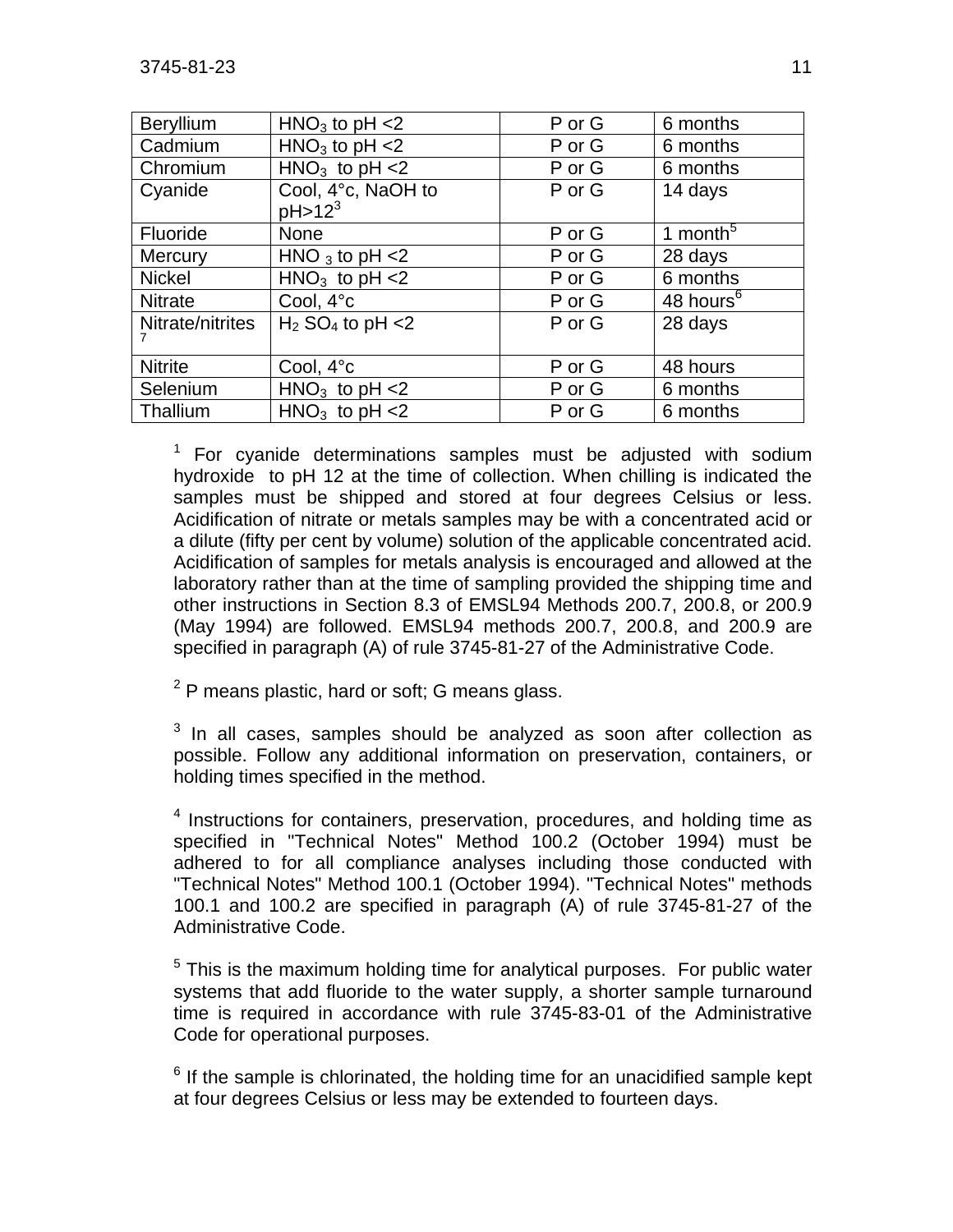$7$  Nitrate-Nitrite refers to a measurement of total nitrate.

- (K) Analyses conducted to determine compliance with rule 3745-81-11 of the Administrative Code shall be performed in accordance with methods listed in paragraph (A) of rule 3745-81-27 of the Administrative Code and shall be performed in laboratories approved in accordance with Chapter 3745-89 of the Administrative Code.
- (L) All community and nontransient noncommunity public water systems that treat their water with ozone shall monitor to determine compliance with the maximum contaminant level for bromate in rule 3745-81-11 of the Administrative Code.
	- (1) Each public water system required to monitor for bromate shall develop and implement a monitoring plan. This plan shall be maintained and made available for inspection by the director and the general public. All public water systems using surface water as a source and serving more than three thousand three hundred people shall submit a copy of the monitoring plan to the director no later than the date of the first report required under rule 3745-81-75 of the Administrative Code. The director may also require any other public water system to submit such a plan. After review, the director may require changes in any plan elements. The public water system shall modify the plan as required by the director. The plan shall include at least the specific locations and schedules for collecting samples for bromate, and how the public water system will calculate compliance with the MCL for bromate. If a public water system is approved for monitoring as a consecutive system, or provides water to a consecutive system, under the provisions of rule 3745-81-29 of the Administrative Code, its sampling plan must reflect the entire distribution system. Failure to monitor according to the monitoring plan is a monitoring violation.
	- (2) Public water systems shall take all bromate samples during normal operating conditions.
	- (3) Routine monitoring for bromate shall be one sample per month for each treatment plant in the system using ozone. The sample shall be taken at the entrance to the distribution system while the ozonation system is operating under normal conditions.
	- (4) Public water systems may use data collected under the provisions of this rule to qualify for reduced monitoring. Public water systems may use another data set to qualify for reduced monitoring, provided it has been approved by the director.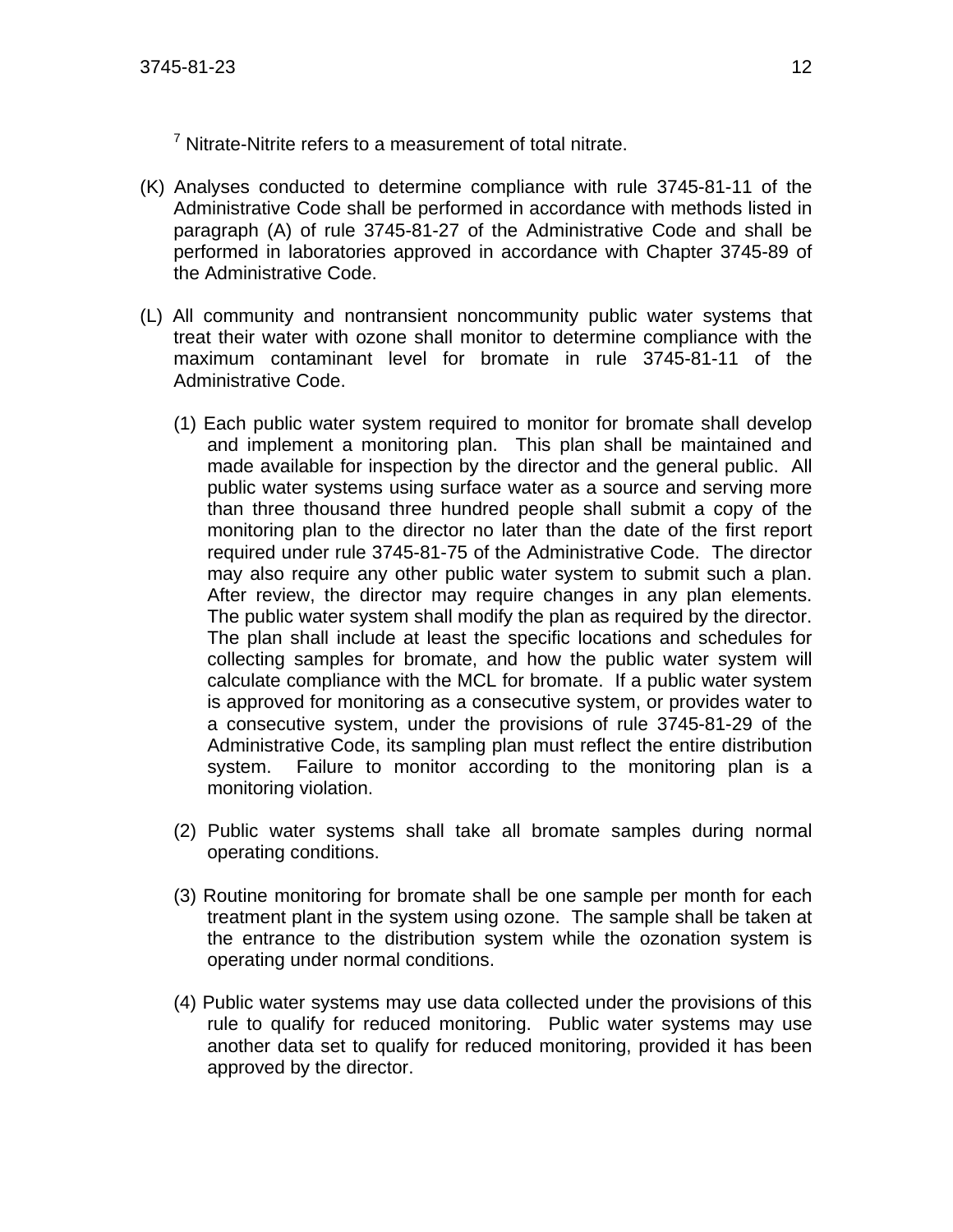- (5) Reduced monitoring: A system required to analyze for bromate may reduce monitoring from monthly to quarterly, if the system's running annual average bromate concentration is less than or equal to 0.0025 mg/L based on monthly bromate measurements under paragraph (L)(3) of this rule for the most recent four quarters, with samples analyzed in accordance with methods listed in paragraph (A) of rule 3745-81-27 of the Administrative Code. If a system has qualified for reduced bromate monitoring under this paragraph prior to April 1, 2009, that system may remain on reduced monitoring as long as the running annual average of quarterly bromate samples is less than or equal to 0.0025 mg/L based on samples analyzed in accordance with methods listed in paragraph (A) of rule 3745-81-27 of the Administrative Code. If the running annual average bromate concentration is greater than 0.0025 mg/L, the system must resume routine monitoring required by paragraph (L)(3) of this rule.
- (6) Compliance with the MCL for bromate shall be based on a running annual arithmetic average, computed quarterly, of monthly samples. For months in which the public water system takes more than one sample, the average of all samples taken during the month shall be used to compute the monthly average. These samples shall be collected as prescribed by paragraphs (L)(3) and (L)(5) of this rule.
- (7) If the average of samples covering any consecutive four-quarter period exceeds the MCL, the public water system is in violation of the MCL and must notify the public according to rule 3745-81-32 of the Administrative Code. Public notification is in addition to reporting to the director according to rule 3745-81-75 of the Administrative Code.
- (8) All samples taken and analyzed under the provisions of paragraphs (L)(3) and (L)(5) of this rule shall be included in determining compliance, even if that number is greater than the minimum required.
- (9) If, during the first year of monitoring under paragraph  $(L)(3)$  or  $(L)(5)$  of this rule, any individual quarter's average will cause the running annual average of that system to exceed the MCL, the public water system is in violation at the end of that quarter.
- (10) Failure to complete the required monitoring is a monitoring violation. The public water system will be in violation for the entire period covered by the running annual average. If a public water system fails to complete twelve consecutive months of monitoring, compliance with the MCL for the last four-quarter compliance period shall be based on an average of the available data.
- (M) All community and nontransient noncommunity public water systems that treat their water with chlorine dioxide shall monitor to determine compliance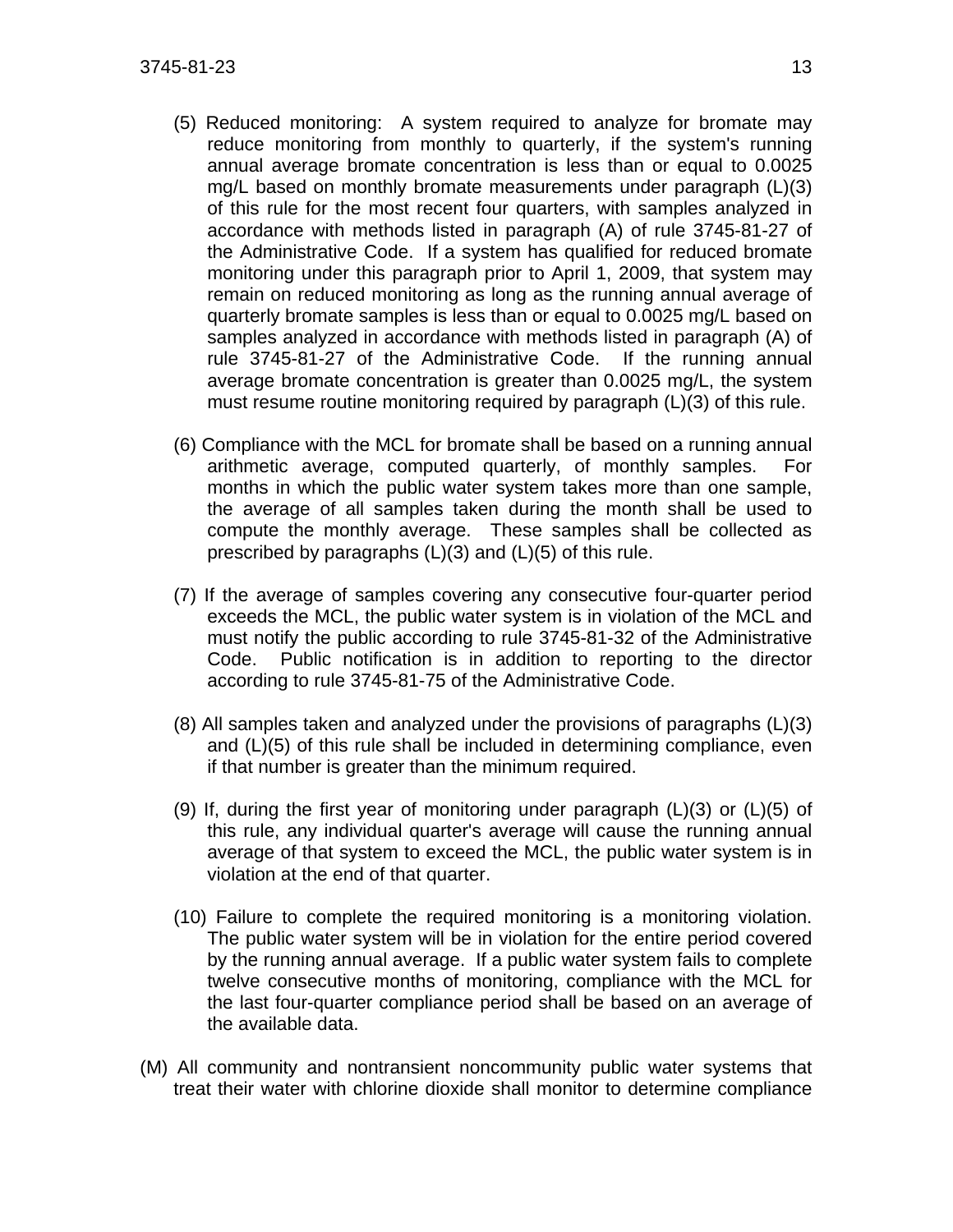with the maximum contaminant level for chlorite in rule 3745-81-11 of the Administrative Code.

- (1) Each public water system required to monitor for chlorite shall develop and implement a monitoring plan. This plan shall be maintained and made available for inspection by the director and the general public. All public water systems using surface water as a source and serving more than three thousand three hundred people shall submit a copy of the monitoring plan to the director no later than the date of the first report required under rule 3745-81-75 of the Administrative Code. The director may also require any other public water system to submit such a plan. After review, the director may require changes in any plan elements. The public water systems shall modify the plan as required by the director. The plan shall include at least the specific locations and schedules for collecting samples for chlorite, and how the public water system will calculate compliance with the MCL for chlorite. If a public water system is approved for monitoring as a consecutive system, or provides water to a consecutive system, under the provisions of rule 3745-81-29 of the Administrative Code, their sampling plan must reflect the entire distribution system. Failure to monitor according to the monitoring plan is a monitoring violation.
- (2) Public water systems shall take all chlorite samples during normal operating conditions.
- (3) Routine daily monitoring: public water systems shall take daily chlorite samples at the entrance to the distribution system. For any daily sample that exceeds the chlorite MCL, the system shall take additional samples in the distribution system the following day at the locations required by paragraph (M)(5) of this rule, in addition to the sample required at the entrance to the distribution system.
- (4) Routine monthly monitoring: public water systems shall take a threesample set each month in the distribution system. The system shall take one sample for chlorite at each of the following locations: near the first customer, at a location representative of average residence time, and at a location reflecting maximum residence time of the water in the distribution system. Any additional distribution system sampling shall be conducted in the same manner (as three-sample sets, at the specified locations). The system may use the results of additional monitoring conducted under paragraph (M)(5) of this rule to meet the requirement for monitoring in this paragraph.
- (5) Additional monitoring: on each day following a daily sample monitoring result that exceeds the chlorite MCL at the entrance to the distribution system, the public water system is required to take three samples for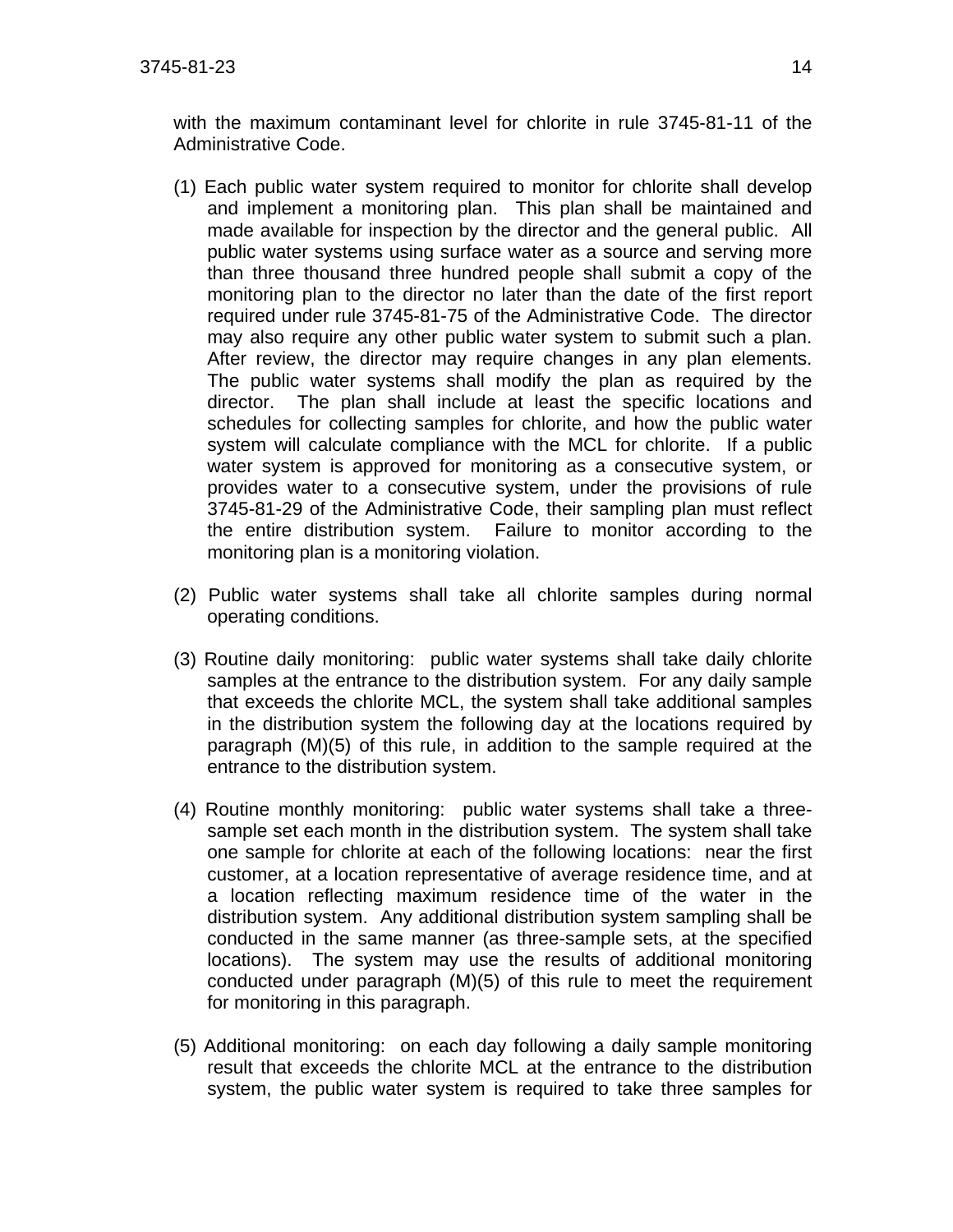chlorite in the distribution system. Samples shall be taken at the following locations: near the first customer, at a location representative of average residence time, and at a location reflecting maximum residence time in the distribution system.

- (6) Chlorite monitoring at the entrance to the distribution system required by paragraph (M)(3) of this rule may not be reduced.
- (7) Public water systems may use data collected under the provisions of this rule to qualify for reduced chlorite monitoring in the distribution system. Public water systems may use another data set to qualify for reduced distribution system monitoring, provided it has been approved by the director.
- (8) Chlorite monitoring in the distribution system required by paragraph (M)(4) of this rule may be reduced to one three-sample set per quarter after one year of monitoring where no individual chlorite sample taken in the distribution system under paragraph (M)(4) of this rule has exceeded the chlorite MCL and the system has not been required to conduct monitoring under paragraph (M)(5) of this rule.
- (9) The public water system may remain on the reduced monitoring schedule until either any of the three individual chlorite samples taken quarterly in the distribution system under paragraph (M)(8) of this rule exceeds the chlorite MCL or the system is required to conduct monitoring under paragraph (M)(5) of this rule, at which time the system must revert to routine monitoring.
- (10) Compliance with the MCL for chlorite shall be based on an arithmetic average of each three-sample set taken in the distribution system as prescribed by paragraphs  $(M)(4)$  and  $(M)(5)$  of this rule. All samples taken and analyzed under the provisions of paragraphs (M)(4) and (M)(5) of this rule shall be included in determining compliance, even if that number is greater than the minimum required. If the arithmetic average of any three-sample set exceeds the MCL, the system is in violation of the MCL and must notify the public according to rule 3745-81-32 of the Administrative Code, in addition to reporting to the director according to rule 3745-81-75 of the Administrative Code.

Effective: 01/01/2010

R.C. 119.032 review dates: 01/01/2015 and 01/29/2020

Promulgated Under: 119.03 Statutory Authority: 6109.04